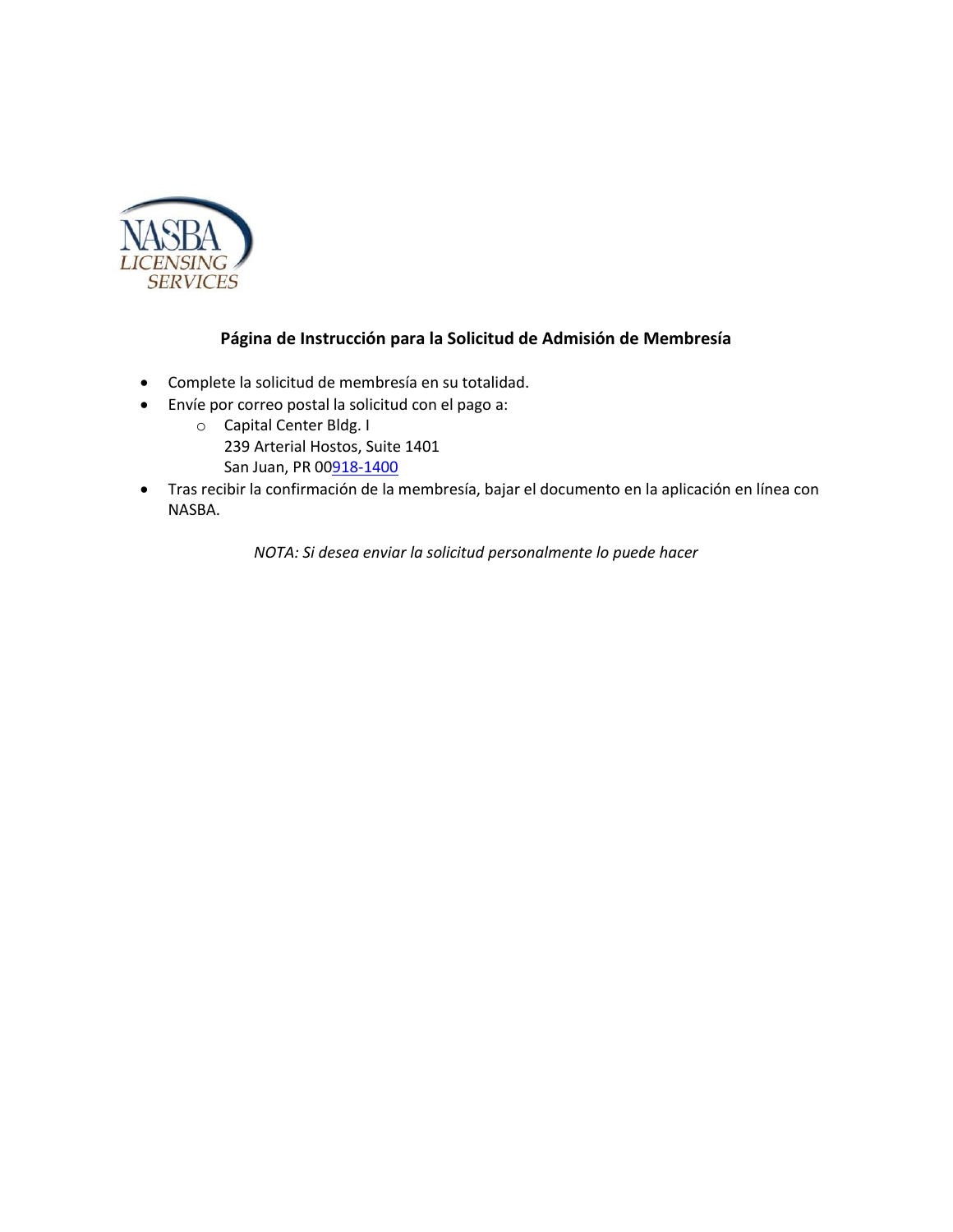# **COLEGIO DE CONTADORES PUBLICOS AUTORIZADOS DE PUERTO RICO PUERTO RICO CPA SOCIETY**



# Solicitud de Admisión/Membership Application

#### **INFORMACION PERSONAL/PERSONAL INFORMATION**

*Favor de escribir su nombre tal y como aparece en la licencia emitida por la Junta de Contabilidad de PR Please print or type your name as it appears on the CPA license issued by the Board of Accountancy in PR*

| Apellidos paterno y materno/Last Name                                                                                                                                                                             | Nombre/First Name                                                                                                                                                                                                          | Segundo nombre/Initial                                                                                               |
|-------------------------------------------------------------------------------------------------------------------------------------------------------------------------------------------------------------------|----------------------------------------------------------------------------------------------------------------------------------------------------------------------------------------------------------------------------|----------------------------------------------------------------------------------------------------------------------|
| Apodo/Nickname                                                                                                                                                                                                    |                                                                                                                                                                                                                            |                                                                                                                      |
| Estado Civil/Civil Status: ()Soltero(a)/Single ()Casado(a)/Married                                                                                                                                                |                                                                                                                                                                                                                            |                                                                                                                      |
|                                                                                                                                                                                                                   |                                                                                                                                                                                                                            |                                                                                                                      |
|                                                                                                                                                                                                                   |                                                                                                                                                                                                                            |                                                                                                                      |
|                                                                                                                                                                                                                   |                                                                                                                                                                                                                            |                                                                                                                      |
|                                                                                                                                                                                                                   |                                                                                                                                                                                                                            | Seguro Social/Social Security____________(últimos cuatro dígitos/last 4 digits)                                      |
|                                                                                                                                                                                                                   |                                                                                                                                                                                                                            |                                                                                                                      |
| Otro/Other                                                                                                                                                                                                        |                                                                                                                                                                                                                            | Correo Electrónico/E-mail                                                                                            |
|                                                                                                                                                                                                                   | Dirección preferida de envío de correspondencia/Preferred mailing address: ()Res/Home ()Oficina/Office                                                                                                                     |                                                                                                                      |
|                                                                                                                                                                                                                   |                                                                                                                                                                                                                            |                                                                                                                      |
|                                                                                                                                                                                                                   | <b>INFORMACION PROFESIONAL/PROFESSIONAL INFORMATION</b>                                                                                                                                                                    |                                                                                                                      |
| Lugar de Empleo/Business Name                                                                                                                                                                                     |                                                                                                                                                                                                                            |                                                                                                                      |
| Tel()                                                                                                                                                                                                             | $\text{Fax}$ E-mail E-mail                                                                                                                                                                                                 |                                                                                                                      |
| Urb.                                                                                                                                                                                                              | Núm. Calle/Street                                                                                                                                                                                                          |                                                                                                                      |
| Ciudad/City                                                                                                                                                                                                       | País/Estado/State______________Código Postal/Zip Code___________________________                                                                                                                                           |                                                                                                                      |
|                                                                                                                                                                                                                   |                                                                                                                                                                                                                            |                                                                                                                      |
|                                                                                                                                                                                                                   | <b>CERTIFICACION DE LA JUNTA DE CONTABILIDAD DE PUERTO RICO</b><br>PUERTO RICO BOARD OF ACCOUNTANCY CERTIFICATION                                                                                                          |                                                                                                                      |
| Número de licencia/License No.                                                                                                                                                                                    |                                                                                                                                                                                                                            |                                                                                                                      |
| Certificaciones de CPA fuera de PR/Out of PR CPA Licenses:                                                                                                                                                        | Lic. No.                                                                                                                                                                                                                   |                                                                                                                      |
| País o Estado/Country or State                                                                                                                                                                                    |                                                                                                                                                                                                                            |                                                                                                                      |
|                                                                                                                                                                                                                   |                                                                                                                                                                                                                            |                                                                                                                      |
|                                                                                                                                                                                                                   | TIPOS DE CUOTA ANUAL/ANNUAL MEMBERSHIP DUES                                                                                                                                                                                |                                                                                                                      |
| Cuota de admisión/Admission dues<br>Cuota regular/Regular dues(2012-2013)<br>Cuota reducida/Reduced dues(2012-2013)<br>Empleado de gobierno/Government employee<br>Profesor a tiempo completo/Full time professor | \$200<br><b>Cuota Opcional/Optional Dues</b><br>\$266.00<br>Asesores Financieros/Financial advisors<br>Fondo Legislativo/Legislation Fund<br>Fondo de seguro y beneficiencia/Benevolent Fund<br>\$133.00<br>Fundación CCPA | \$5<br>\$15<br>\$5<br>Asociación Interamericana de Contabilidad/Interamerican Accounitng Association<br>\$55<br>\$10 |
| Estudiante a tiempo completo/Full time student<br>No residente de PR/Non-resident                                                                                                                                 |                                                                                                                                                                                                                            | Total                                                                                                                |
|                                                                                                                                                                                                                   |                                                                                                                                                                                                                            |                                                                                                                      |
| Marca tus preferencias:                                                                                                                                                                                           | <b>OTROS INTERESES/OTHER INTERESTS</b>                                                                                                                                                                                     |                                                                                                                      |

 \_\_\_\_Baile/Dance \_\_\_\_Dominó/Dominoes \_\_\_\_Pelota/Softball Example 3 and Baloncesto/Basketball **Algebra 2016**<br>
<u>Bolos</u>/Bowling **Example 2016** Volibol/Volleyball Bolos/Bowling Volibol/Volleyball Canto/Sing Jogear/Jogging

Intrumento musical/Musical Instrument *¿cual?* (specify)